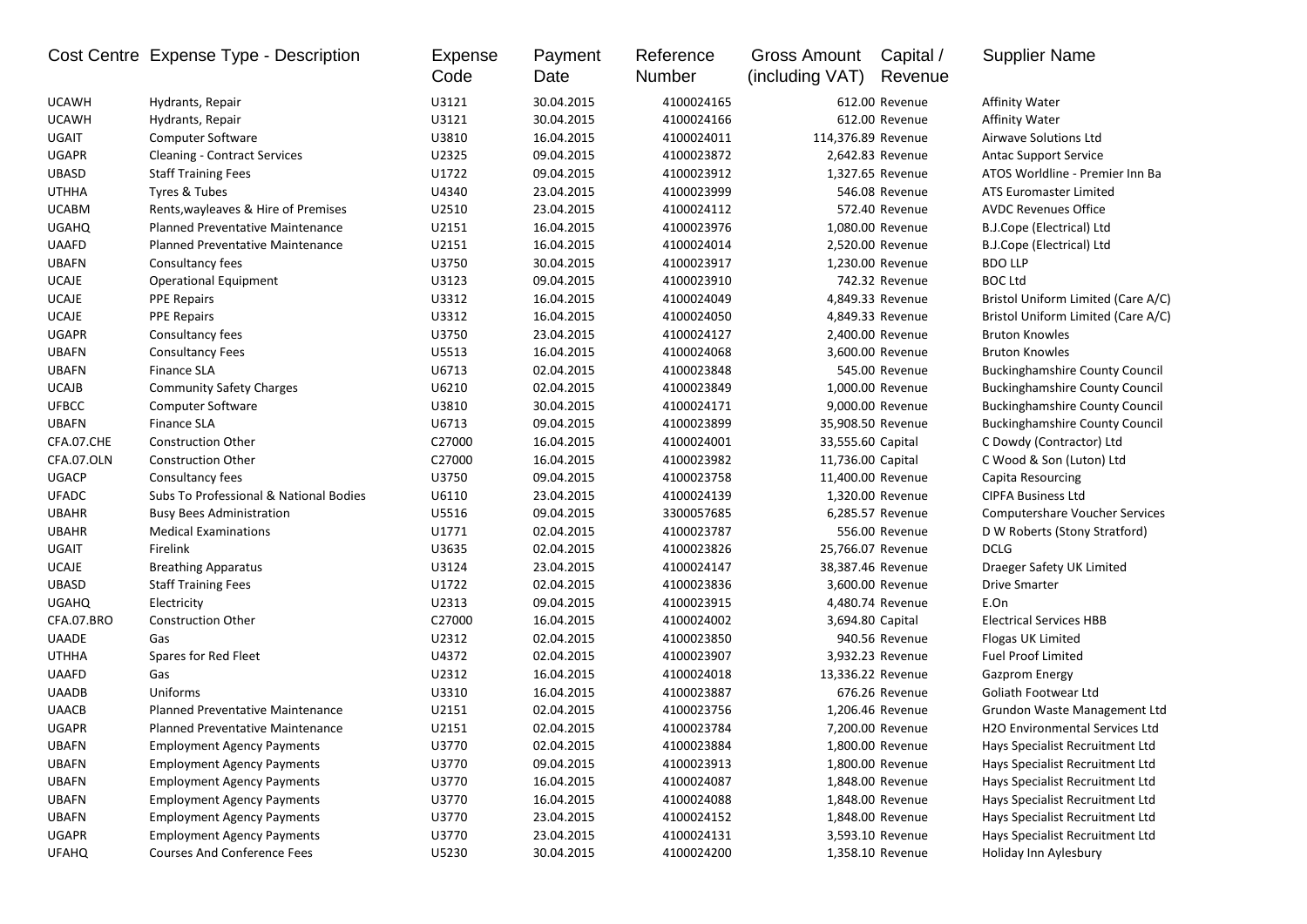|              | Cost Centre Expense Type - Description | Expense<br>Code | Payment<br>Date | Reference<br>Number | <b>Gross Amount</b><br>(including VAT) | Capital /<br>Revenue | <b>Supplier Name</b>                 |
|--------------|----------------------------------------|-----------------|-----------------|---------------------|----------------------------------------|----------------------|--------------------------------------|
| <b>UGAPR</b> | General Repairs & Maintenance          | U2110           | 16.04.2015      | 4100023888          |                                        | 2,432.40 Revenue     | <b>Instant Doors</b>                 |
| UGAFL        | Consultancy fees                       | U3750           | 30.04.2015      | 4100024107          |                                        | 657.60 Revenue       | Intelligent Data Systems             |
| <b>UGACP</b> | <b>Computer Software</b>               | U3810           | 30.04.2015      | 4100024133          |                                        | 6,128.17 Revenue     | Interact Intranet Solutions          |
| <b>UGAPR</b> | General Repairs & Maintenance          | U2110           | 30.04.2015      | 4100024208          |                                        | 630.74 Revenue       | Kee Services Ltd                     |
| <b>UGAHQ</b> | Planned Preventative Maintenance       | U2151           | 02.04.2015      | 4100023813          |                                        | 865.44 Revenue       | Kee Services Ltd                     |
| <b>UCASR</b> | <b>Protective Clothing</b>             | U3311           | 16.04.2015      | 4100023847          |                                        | 515.40 Revenue       | Keela International Ltd              |
| UGAIT        | <b>Telephone Communications</b>        | U3630           | 02.04.2015      | 4100023628          |                                        | 1,178.40 Revenue     | Koris Ltd                            |
| <b>UBASD</b> | <b>Staff Training Fees</b>             | U1722           | 09.04.2015      | 4100023935          |                                        | 24,000.00 Revenue    | Learning Pool Ltd                    |
| UGAFL        | Car Leasing                            | U4219           | 02.04.2015      | 4100023893          |                                        | 2,508.05 Revenue     | Lex Autolease Ltd                    |
| UGAFL        | Car Leasing                            | U4219           | 23.04.2015      | 4100024101          |                                        | 2,950.27 Revenue     | Lex Autolease Ltd                    |
| UGAFL        | Car Leasing                            | U4219           | 30.04.2015      | 4100024176          |                                        | 4,731.55 Revenue     | Lex Autolease Ltd                    |
| UGAFL        | <b>Contracted Maintenance</b>          | U4382           | 02.04.2015      | 4100023892          |                                        | 5,163.12 Revenue     | Lex Autolease Ltd                    |
| UGAFL        | <b>Contracted Maintenance</b>          | U4382           | 30.04.2015      | 4100024177          |                                        | 9,903.32 Revenue     | Lex Autolease Ltd                    |
| <b>UCACN</b> | <b>Printing Stationery</b>             | U5110           | 23.04.2015      | 4100024130          |                                        | 597.48 Revenue       | Littlehampton Book Services Ltd      |
| <b>UBAOT</b> | Training First Aid                     | U1737           | 02.04.2015      | 4100023865          |                                        | 1,410.00 Revenue     | Lives                                |
| <b>UFAHQ</b> | Subs To Professional & National Bodies | U6110           | 30.04.2015      | 4100024160          |                                        | 9,190.54 Revenue     | <b>Local Government Association</b>  |
| <b>UAAFC</b> | Rents, wayleaves & Hire of Premises    | U2510           | 23.04.2015      | 4100024151          |                                        | 19,136.06 Revenue    | London & Quadrant Housing Trust      |
| <b>UAAEB</b> | <b>Printing Stationery</b>             | U5110           | 02.04.2015      | 4100023755          |                                        | 1,371.33 Revenue     | Lyreco UK Limited                    |
| <b>UCAJC</b> | <b>Printing Stationery</b>             | U5110           | 16.04.2015      | 4100024017          |                                        | 1,820.05 Revenue     | Lyreco UK Limited                    |
| <b>UBAHR</b> | <b>Other General Office Expenses</b>   | U5170           | 16.04.2015      | 4100023867          |                                        | 2,920.07 Revenue     | Micrographic & Imaging Technology L  |
| <b>UBAHR</b> | <b>Other General Office Expenses</b>   | U5170           | 02.04.2015      | 4100023866          |                                        | 3,422.37 Revenue     | Micrographic & Imaging Technology L  |
| <b>UBAHR</b> | <b>Other General Office Expenses</b>   | U5170           | 02.04.2015      | 4100023701          |                                        | 3.941.89 Revenue     | Micrographic & Imaging Technology L  |
| CFA.09.FIT   | Purchase of Computer Hardware          | C18000          | 16.04.2015      | 4100024010          |                                        | 592.19 Capital       | Misco                                |
| CFA.09.FIT   | Purchase of Computer Hardware          | C18000          | 09.04.2015      | 4100023880          |                                        | 743.10 Capital       | Misco                                |
| <b>UGACP</b> | <b>Computer Maintenance</b>            | U3815           | 09.04.2015      | 4100023831          |                                        | 1,148.15 Revenue     | Misco                                |
| CFA.09.FIT   | Purchase of Computer Hardware          | C18000          | 16.04.2015      | 4100024063          |                                        | 2,894.40 Capital     | Misco                                |
| <b>UGACP</b> | <b>Employment Agency Payments</b>      | U3770           | 23.04.2015      | 4100024154          |                                        | 720.00 Revenue       | Modis International Ltd              |
| <b>UGACP</b> | <b>Employment Agency Payments</b>      | U3770           | 16.04.2015      | 4100024069          |                                        | 1,800.00 Revenue     | Modis International Ltd              |
| <b>UGACP</b> | <b>Employment Agency Payments</b>      | U3770           | 23.04.2015      | 4100024153          |                                        | 1,800.00 Revenue     | Modis International Ltd              |
| <b>UGACP</b> | <b>Employment Agency Payments</b>      | U3770           | 02.04.2015      | 4100023825          |                                        | 3,600.00 Revenue     | Modis International Ltd              |
| <b>UCAJE</b> | Uniforms                               | U3310           | 16.04.2015      | 4100023984          |                                        | 1,484.69 Revenue     | <b>MWUK T/A Dimensions</b>           |
| CFA.07.MAR   | <b>Construction - Building Work</b>    | C21300          | 02.04.2015      | 4100023796          |                                        | 8,826.00 Capital     | Oak Park Alarms Security Serv Ltd    |
| <b>UGAPR</b> | <b>Property Management Consultant</b>  | U3539           | 02.04.2015      | 4100023803          |                                        | 2,880.00 Revenue     | <b>Oakleaf Technical Service Ltd</b> |
| <b>UBAFP</b> | Consultation with the Public           | U6530           | 16.04.2015      | 4100024007          |                                        | 2,940.20 Revenue     | Opinion Research Services Ltd        |
| <b>UBASD</b> | <b>Staff Training Fees</b>             | U1722           | 02.04.2015      | 4100023780          |                                        | 750.00 Revenue       | Oxfordshire County Council           |
| <b>UBASD</b> | <b>Driver Training</b>                 | U1730           | 09.04.2015      | 4100023883          |                                        | 2,140.34 Revenue     | Oxfordshire County Council           |
| <b>UAACB</b> | Planned Preventative Maintenance       | U2151           | 02.04.2015      | 4100023810          |                                        | 772.00 Revenue       | P French                             |
| UGAFF        | Diesel Oil - Gas Oil                   | U4320           | 23.04.2015      | 4100024108          |                                        | 1,675.62 Revenue     | Pace Fuelcare Ltd                    |
| UGAFF        | Diesel Oil - Gas Oil                   | U4320           | 09.04.2015      | 4100023924          |                                        | 1,681.74 Revenue     | Pace Fuelcare Ltd                    |
| UGAFF        | Diesel Oil - Gas Oil                   | U4320           | 09.04.2015      | 4100023925          |                                        | 3,139.25 Revenue     | Pace Fuelcare Ltd                    |
| UGAFF        | Diesel Oil - Gas Oil                   | U4320           | 09.04.2015      | 4100023928          |                                        | 3,139.25 Revenue     | Pace Fuelcare Ltd                    |
| UGAFF        | Diesel Oil - Gas Oil                   | U4320           | 09.04.2015      | 4100023927          |                                        | 3,587.71 Revenue     | Pace Fuelcare Ltd                    |
| UGAFF        | Diesel Oil - Gas Oil                   | U4320           | 09.04.2015      | 4100023926          |                                        | 11,211.60 Revenue    | Pace Fuelcare Ltd                    |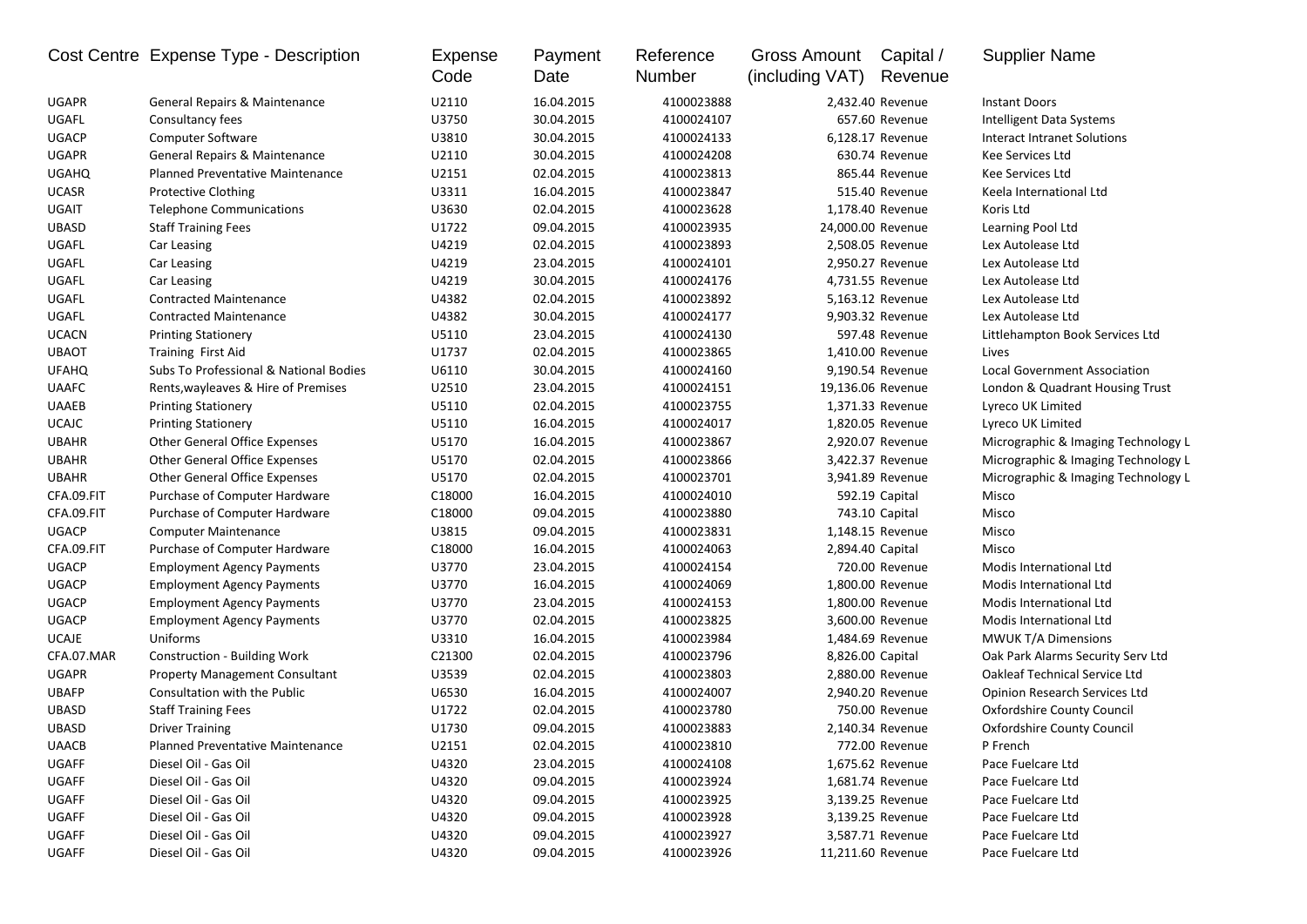|              | Cost Centre Expense Type - Description    | <b>Expense</b><br>Code | Payment<br>Date | Reference<br>Number | <b>Gross Amount</b><br>(including VAT) | Capital /<br>Revenue | <b>Supplier Name</b>                |
|--------------|-------------------------------------------|------------------------|-----------------|---------------------|----------------------------------------|----------------------|-------------------------------------|
| UGAIT        | Pagers                                    | U3620                  | 02.04.2015      | 4100023909          |                                        | 1,816.20 Revenue     | Pageone Communications Ltd          |
| <b>UBAFN</b> | Consultancy fees                          | U3750                  | 02.04.2015      | 4100023904          |                                        | 1,800.00 Revenue     | Pannells Financial Planning Ltd     |
| <b>UBAHR</b> | <b>Occupational Health Nurse Sessions</b> | U1770                  | 30.04.2015      | 4100024218          |                                        | 7,532.40 Revenue     | People Asset Management Ltd         |
| <b>UGACP</b> | <b>Computer Software</b>                  | U3810                  | 16.04.2015      | 4100023931          |                                        | 11,400.00 Revenue    | Performance Monitoring Systems Ltd  |
| <b>UGAPR</b> | Licences                                  | U4350                  | 30.04.2015      | 4100024061          |                                        | 2,475.46 Revenue     | Performing Right Society Ltd        |
| <b>UGAMC</b> | Rents, wayleaves & Hire of Premises       | U2510                  | 09.04.2015      | 4100023937          |                                        | 9,875.00 Revenue     | Phoenix Scanner Graphics Ltd        |
| <b>UGAPR</b> | Licences                                  | U4350                  | 16.04.2015      | 4100024062          |                                        | 1,165.31 Revenue     | Phonographic Performance Limited    |
| <b>UBASD</b> | <b>Course Catering Costs</b>              | U3270                  | 02.04.2015      | 4100023890          |                                        | 547.20 Revenue       | Posh Nosh                           |
| <b>UTHHA</b> | Spares for Lease Cars                     | U4371                  | 23.04.2015      | 4100024102          |                                        | 1,440.00 Revenue     | Pressfab Evo Ltd                    |
| <b>UBAFN</b> | Computer Software                         | U3810                  | 16.04.2015      | 4100023934          |                                        | 3,000.00 Revenue     | <b>Public Sector Live Limited</b>   |
| <b>UGAPR</b> | General Repairs & Maintenance             | U2110                  | 02.04.2015      | 4100023877          |                                        | 744.00 Revenue       | Richard Cross General Builder       |
| <b>UGAHQ</b> | General Repairs & Maintenance             | U2110                  | 02.04.2015      | 4100023894          |                                        | 1,800.00 Revenue     | Richard Cross General Builder       |
| <b>UBASD</b> | <b>Staff Training Fees</b>                | U1722                  | 09.04.2015      | 4100023556          |                                        | 663.60 Revenue       | Royal Berkshire Fire Authority      |
| <b>UGAPT</b> | Agency Services - Payments to Other LA    | U6020                  | 16.04.2015      | 4100023696          |                                        | 16,502.40 Revenue    | Royal Berkshire Fire Authority      |
| <b>UCACN</b> | Agency Services - Payments to Other LA    | U6020                  | 16.04.2015      | 4100023843          |                                        | 17,870.40 Revenue    | Royal Berkshire Fire Authority      |
| <b>UCMCP</b> | Wide area network                         | U3612                  | 23.04.2015      | 4100023918          |                                        | 48,017.04 Revenue    | Royal Berkshire Fire Authority      |
| <b>UGAHQ</b> | <b>General Postage</b>                    | U5130                  | 30.04.2015      | 4100024210          |                                        | 944.40 Revenue       | Royal Mail Group Ltd                |
| CFA.12.OVE   | <b>Purchase of Vehicles</b>               | C16000                 | 09.04.2015      | 4100023943          | 104,965.80 Capital                     |                      | S.Macneillie & Son Ltd              |
| <b>UCAJB</b> | Agency Services - Payments to Other LA    | U6020                  | 16.04.2015      | 4100023938          |                                        | 25,000.00 Revenue    | Safety Centre Milton Keynes Ltd     |
| <b>UAADB</b> | Electricity                               | U2313                  | 23.04.2015      | 4100024074          |                                        | 501.44 Revenue       | Scottish Hydro Elec (Was SSE)       |
| <b>UAADD</b> | Electricity                               | U2313                  | 30.04.2015      | 4100024085          |                                        | 759.74 Revenue       | Scottish Hydro Elec (Was SSE)       |
| <b>UAAFB</b> | Electricity                               | U2313                  | 16.04.2015      | 4100024071          |                                        | 834.44 Revenue       | Scottish Hydro Elec (Was SSE)       |
| <b>UAACB</b> | Electricity                               | U2313                  | 23.04.2015      | 4100024073          |                                        | 863.95 Revenue       | Scottish Hydro Elec (Was SSE)       |
| <b>UAACC</b> | Electricity                               | U2313                  | 23.04.2015      | 4100024081          |                                        | 871.15 Revenue       | Scottish Hydro Elec (Was SSE)       |
| <b>UAACG</b> | Electricity                               | U2313                  | 23.04.2015      | 4100024077          |                                        | 953.31 Revenue       | Scottish Hydro Elec (Was SSE)       |
| <b>UAACF</b> | Electricity                               | U2313                  | 23.04.2015      | 4100024072          |                                        | 986.07 Revenue       | Scottish Hydro Elec (Was SSE)       |
| <b>UGAMS</b> | Electricity                               | U2313                  | 16.04.2015      | 4100024080          |                                        | 1,019.54 Revenue     | Scottish Hydro Elec (Was SSE)       |
| <b>UAAFC</b> | Electricity                               | U2313                  | 23.04.2015      | 4100024076          |                                        | 1,062.82 Revenue     | Scottish Hydro Elec (Was SSE)       |
| <b>UAACD</b> | Electricity                               | U2313                  | 16.04.2015      | 4100024082          |                                        | 1,100.17 Revenue     | Scottish Hydro Elec (Was SSE)       |
| <b>UAAEB</b> | Electricity                               | U2313                  | 23.04.2015      | 4100024079          |                                        | 1,242.20 Revenue     | Scottish Hydro Elec (Was SSE)       |
| UAAFE        | Electricity                               | U2313                  | 30.04.2015      | 4100024075          |                                        | 1,547.26 Revenue     | Scottish Hydro Elec (Was SSE)       |
| <b>UGAUS</b> | Electricity                               | U2313                  | 16.04.2015      | 4100024083          |                                        | 1,846.50 Revenue     | Scottish Hydro Elec (Was SSE)       |
| <b>UBAFN</b> | Consultancy fees                          | U3750                  | 23.04.2015      | 4100024140          |                                        | 6,600.00 Revenue     | Sector Treasury Services Limited    |
| <b>UCAJE</b> | <b>Protective Clothing</b>                | U3311                  | 16.04.2015      | 4100023886          |                                        | 2,338.32 Revenue     | Southcombe Bros Ltd                 |
| <b>UCAJG</b> | <b>Operational Equipment</b>              | U3123                  | 16.04.2015      | 4100023958          |                                        | 813.00 Revenue       | <b>Speedings Limited</b>            |
| <b>UBASD</b> | <b>Staff Training Fees</b>                | U1722                  | 02.04.2015      | 4100023785          |                                        | 505.48 Revenue       | Strategic Management Development Lt |
| UBASD        | Fire Service College Fees                 | U1728                  | 02.04.2015      | 4100023786          |                                        | 6,924.00 Revenue     | Strategic Management Development Lt |
| UBASD        | <b>Health and Safety Training</b>         | U1727                  | 02.04.2015      | 4100023702          |                                        | 1,236.00 Revenue     | Suzy Lamplugh Trust                 |
| CFA.09.FIT   | Purchase of Computer Hardware             | C18000                 | 16.04.2015      | 4100023773          |                                        | 2,502.00 Capital     | Systemsup Ltd                       |
| CFA.09.ICT   | Purchase of Software                      | C14000                 | 16.04.2015      | 4100023772          |                                        | 7,506.00 Capital     | Systemsup Ltd                       |
| <b>UTHHA</b> | <b>Operational Equipment</b>              | U3123                  | 23.04.2015      | 4100024099          |                                        | 502.80 Revenue       | T R Bullworthy Ltd                  |
| UGAPR        | General Repairs & Maintenance             | U2110                  | 02.04.2015      | 4100023795          |                                        | 509.76 Revenue       | <b>Tencer Limited</b>               |
| CFA.07.HAD   | <b>Construction Other</b>                 | C27000                 | 02.04.2015      | 4100023800          |                                        | 1,186.80 Capital     | <b>Tencer Limited</b>               |
|              |                                           |                        |                 |                     |                                        |                      |                                     |